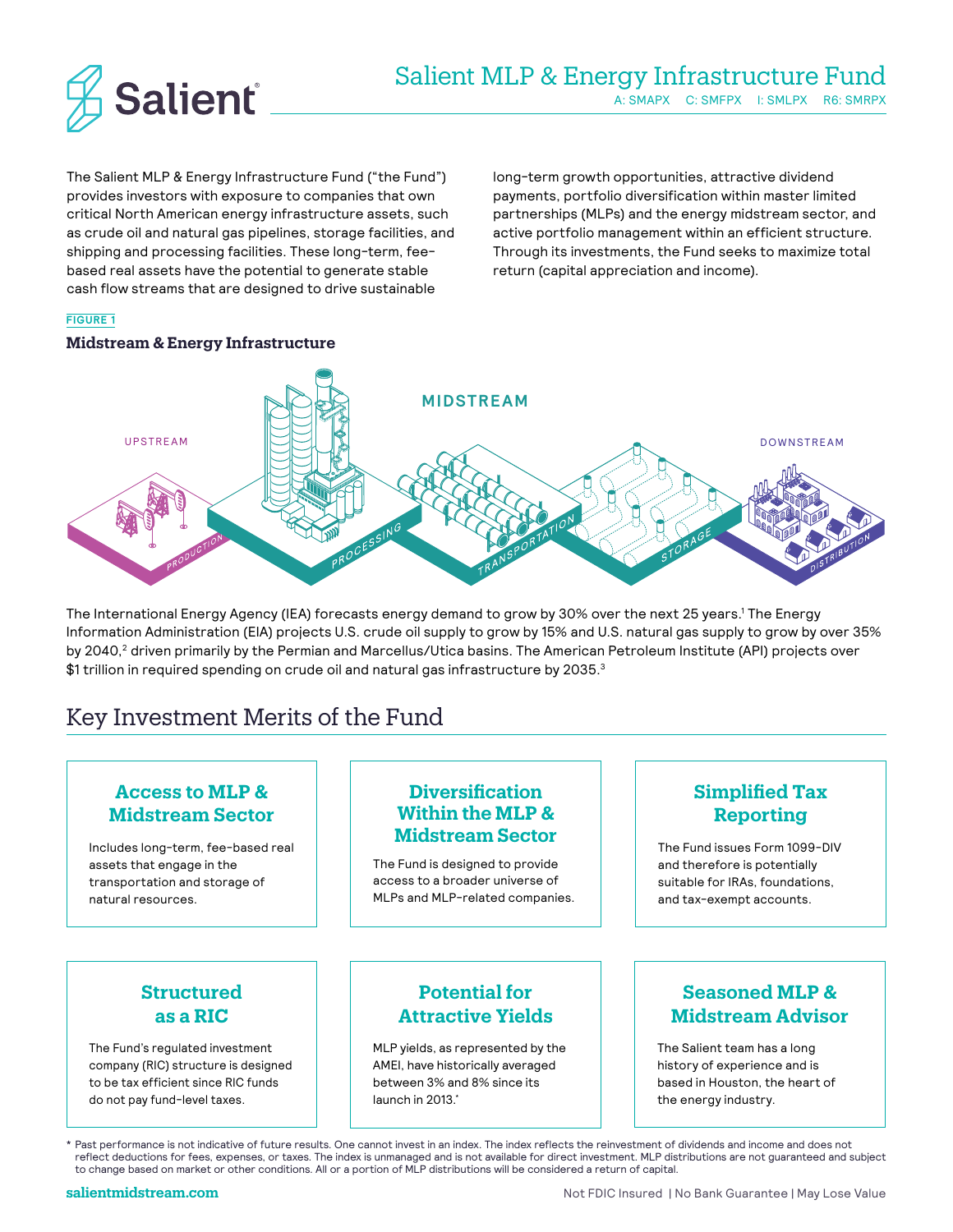# Diversifying Risk and Targeting Drivers of Performance

### **FIGURE 2**

# **The Fund Is Designed to Be Diversified Across a Variety of Risk Factors4**



The Fund invests primarily in companies with revenues that are historically less correlated to commodity prices.

Fee-based real assets have the potential to be relatively stable, given that tariffs are often contracted for several years. Tariffs often include an inflation-adjustment as well. Supply Push **52%** Demand Pull **48%**

*Demand Pull* assets are those assets located near end-users. Their economics are more tied to macroeconomic trends.

*Supply Push* assets are those assets located in and near oil and gas basins. Their economics are more tied to basinspecific factors, such as breakeven rates and takeaway capacity.



The Fund invests in companies that deal in a variety of energy products because different products have different economics.

Crude oil is easily exportable overseas while natural gas is less so. Natural gas powers A/C units during the summer and warms homes during the winter. Crude oil products are heavily used in transportation and as feedstocks for other essential items.

Source: Salient Capital Advisors, LLC, March 2019. For illustrative purposes only.

The Federal Energy Regulatory Commission allows certain tariff-based MLPs to increase their pipeline fees according to the Producer Price Index (PPI), and many storage contracts adjust to the Consumer Price Index (CPI), so a rise in inflation may be partially offset by these pricing abilities. A tariff specifies the fees for transportation services offered by a pipeline.

# Investment Framework and Characteristics

### **FIGURE 3**

### **Portfolio Styles5**

We believe our portfolio holdings generally fall into one of four categories:

- **Large-cap MLPs and** midstream companies
- **Superior cost of capital**
- **Potential for continued** growth in current environment

- $MPS$  and midstream companies
- Underleveraged balance sheets\*
- <sup>n</sup> Limited external funding needs
- Underleveraged companies have a low ratio of debt capital to equity capital.

### **CORE CORGANIC GROWTH SPONSORED GROWTH VALUE**

- $M$  MLPs with a corporate sponsor
- $\blacksquare$  Strong sponsorship has the effect of normally creating stability
- Asset sales from sponsor are designed to help facilitate growth even in challenging capital markets

- $MPS$  and midstream companies
- $\blacksquare$  Have typically been trading at a substantial discount to peers on valuation and yield
- $\blacksquare$  Must have a strong asset footprint with quality management to affect a turnaround

For illustrative purposes only.

### **FIGURE 4**

## **Investable Midstream Universe**

The midstream investable universe is comprised of a broad set of structures including MLPs, MLP affiliates and traditional C-Corps:



| Company Type                           | Market Cap<br>Billions (B) | Percentage of<br>Market Cap |
|----------------------------------------|----------------------------|-----------------------------|
| MLP Midstream                          | \$258                      | 41%                         |
| <b>U.S. Midstream Corporations</b>     | \$197                      | 32%                         |
| <b>Canadian Midstream Corporations</b> | \$167                      | 27%                         |
|                                        | \$622                      | 100%                        |

Source: Bloomberg, March 2019. For illustrative purposes only.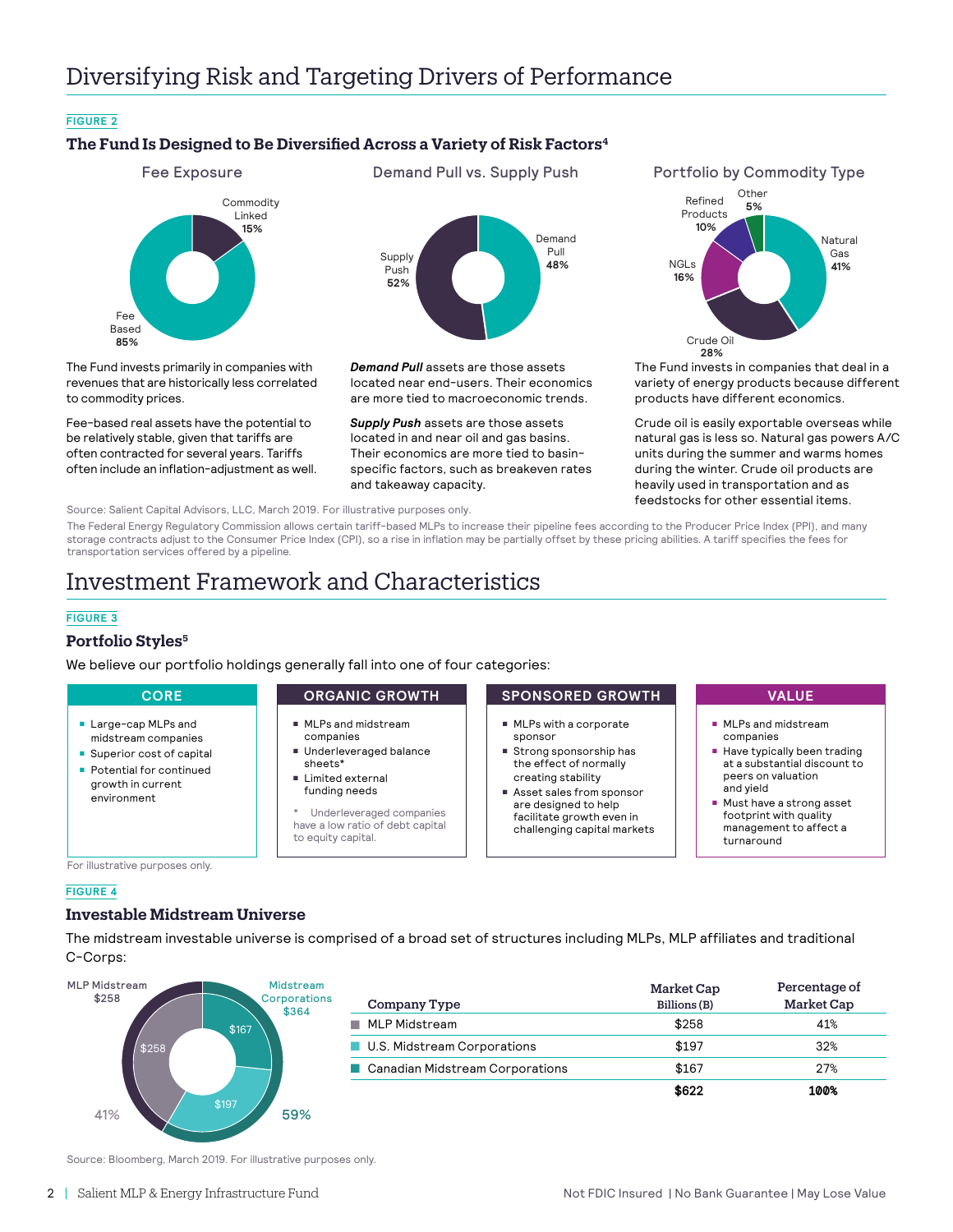## **FIGURE 5**

**Strong Parent Company Located in the Heart of Houston**



Source: Bloomberg, March 2019. For illustrative purposes only.

## **Seasoned MLP Investors With a Long History of Experience Throughout the Energy Industry**



### **FIGURE 6**

## **Institutional Quality Investment Process With Proprietary In-House Research**



### **Fundamental Analysis**

Source: Salient Capital Advisors, LLC, March 2019.

- <sup>n</sup> **Four analysts build proprietary financial models on 80+ companies in the midstream universe**
- **Expected fair value for each company is derived using various valuation methodologies**

### **Portfolio Construction**

- <sup>n</sup> **Individual companies are selected based on multiple factors such as total return, conviction, volatility, valuation, growth, etc.**
- **Portfolio betas to various indices, commodities, style factors are analyzed to determine where active risks are being taken**

### **Active Management**

- **Reassess the portfolio daily for incremental macro level or company level changes that could affect expected outcomes**
- **E** Access changes in both company level and portfolio level risks **and determine if rebalancing of risks is necessary**

Source: Salient Capital Advisors, LLC, March 2019. For illustrative purposes only.